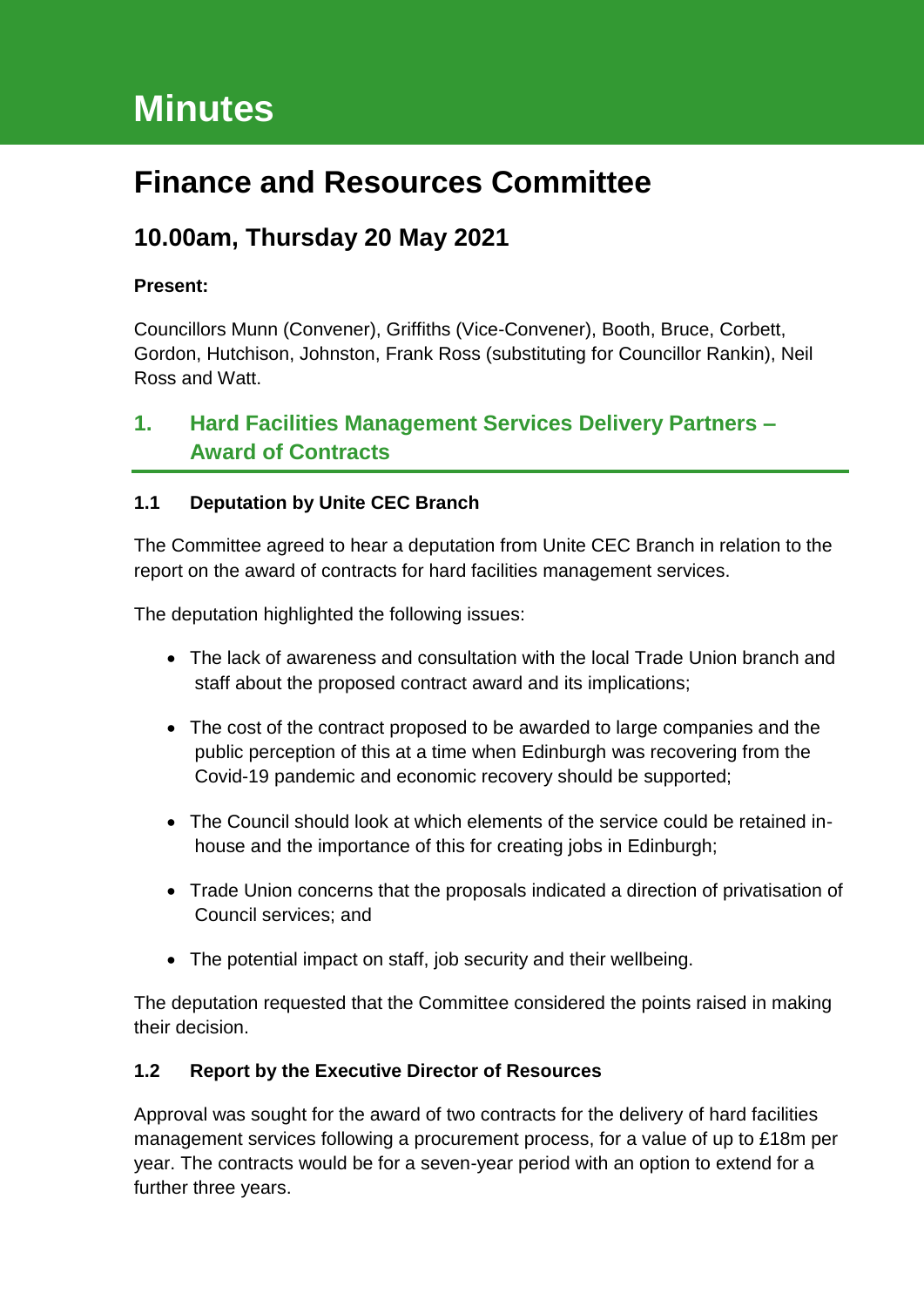- 1) To approve the award of two contracts, one with MITIE Technical Facilities Management Ltd and one with Skanska Construction UK Ltd to deliver Hard Facilities Management Services following a competitive procurement process to identify the most economically advantageous tenderers. The aggregate value of the contracts was estimated to be up to £18m per annum subject to the annual revenue budget setting process.
- 2) To note that the period for each contract was for 7 years with the option to extend for a further 3 years subject to performance reviews.
- 3) To note that existing contracts had been extended to 30 September 2021 to allow for the contract award process to take place and mobilisation of the successful tenderers to commence the new contracts on 1 October 2021.

(Reference – report by the Executive Director of Resources, submitted.)

### **2. Bingham Park Pavilion – Proposed New Lease**

The Committee agreed to hear three deputations from the following organisations in relation to the report on the proposed new lease for Bingham Park Pavilion.

### **2.1 Deputation by Edina Hibs Football Club**

The deputation provided the Committee with information about their club and asked it to consider granting the lease to Edina Hibs Football Club. A written submission had also been circulated in advance of the meeting which members took into consideration.

### **2.2 Deputation by Bingham Athletic Community Football Club**

The deputation provided information about their club and asked the Committee to consider granting the lease to Bingham Athletic Community Football Club. A written submission had also been circulated in advance of the meeting which members took into consideration.

### **2.3 Deputation by Portobello Community Football Academy**

The deputation provided information about their club and asked the Committee to consider granting the lease to Portobello Community Football Academy.

### **2.4 Report by the Executive Director of Resources**

The report recommended that approval be given to grant the lease for Bingham Park Pavilion to Portobello Community Football Academy which was the existing tenant. The lease would be for a period of five years and subject to terms and conditions set out in the report.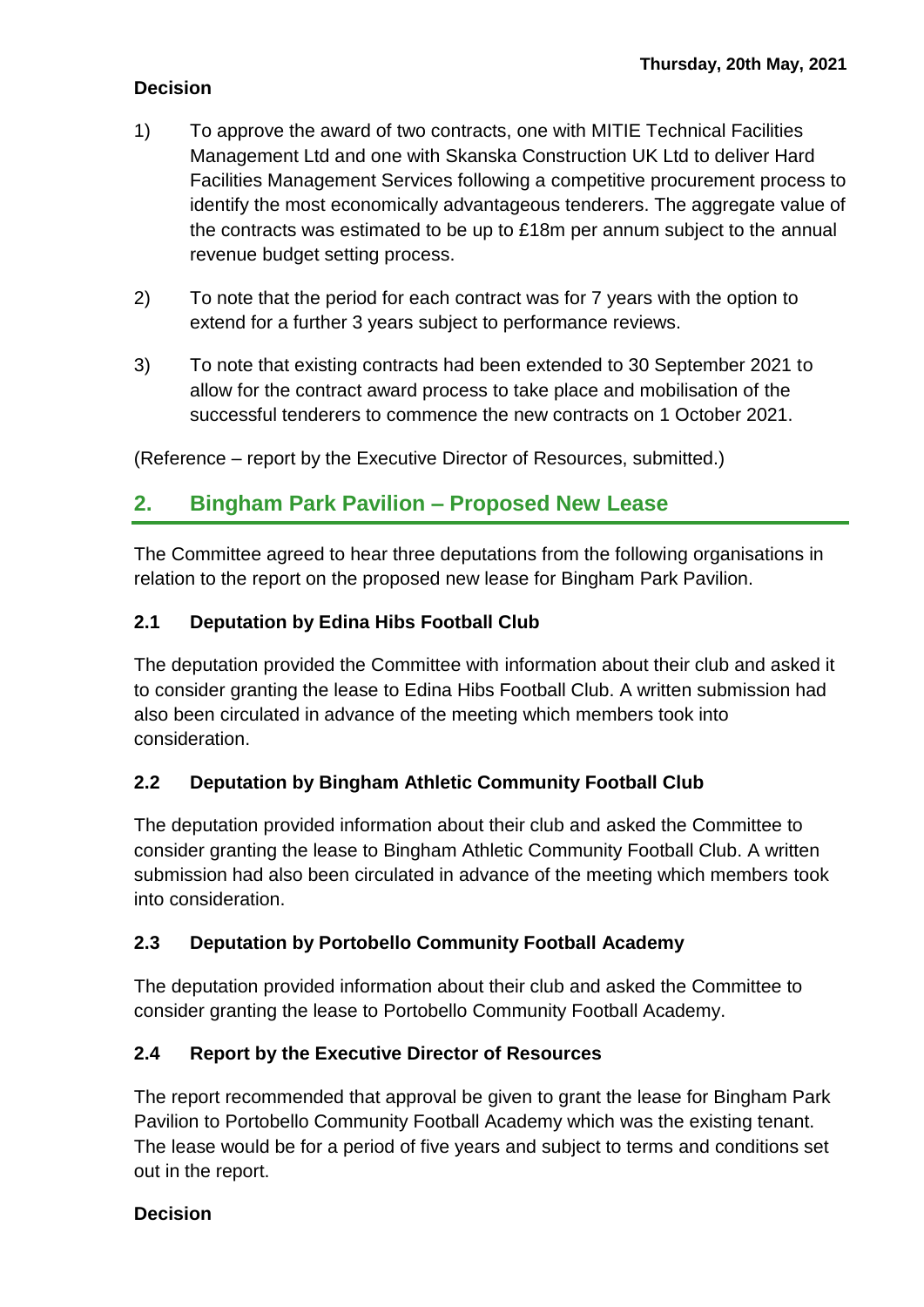- 1) To approve a 5-year lease of the sports pavilion at Bingham Park to Portobello Community Football Academy on the terms outlined in the report and on other terms and conditions to be agreed by the Executive Director of Resources.
- 2) To express hope that the interested parties could be involved in constructive dialogue towards a shared approach in the future.

(Reference – report by the Executive Director of Resources, submitted.)

# **3. Petition for Consideration: Remove all Defunct Statutory Repair Notices**

A petition had been submitted to the Council relating to the current charge for information on outstanding statutory notices, and asked the Council to take action to remove notices for properties for which there was no debt outstanding.

The Committee heard the petitioner who had been invited to speak in support of his petition.

A report by the Chief Executive outlined the background to the issues highlighted by the petition and asked members to consider the course of action.

#### **Decision**

- 1) To note the terms of the petition 'Remove all defunct Statutory Repair Notices' as set out in Appendix 1 to the report by the Chief Executive.
- 2) To note that while the petition was invalid, the report provided background to the introduction of the charge.
- 3) To agree to hold a short-life working group to allow members to consider solutions to the issues raised by the petitioner and for this to inform a report that would come to committee in two cycles.

(Reference – report by the Chief Executive, submitted.)

### **4. Minutes**

#### **Decision**

To approve the minute of the Finance and Resources Committee of 4 March 2021 as a correct record.

### **5. Work Programme**

The Finance and Resources Committee Work Programme as at May 2021 was submitted.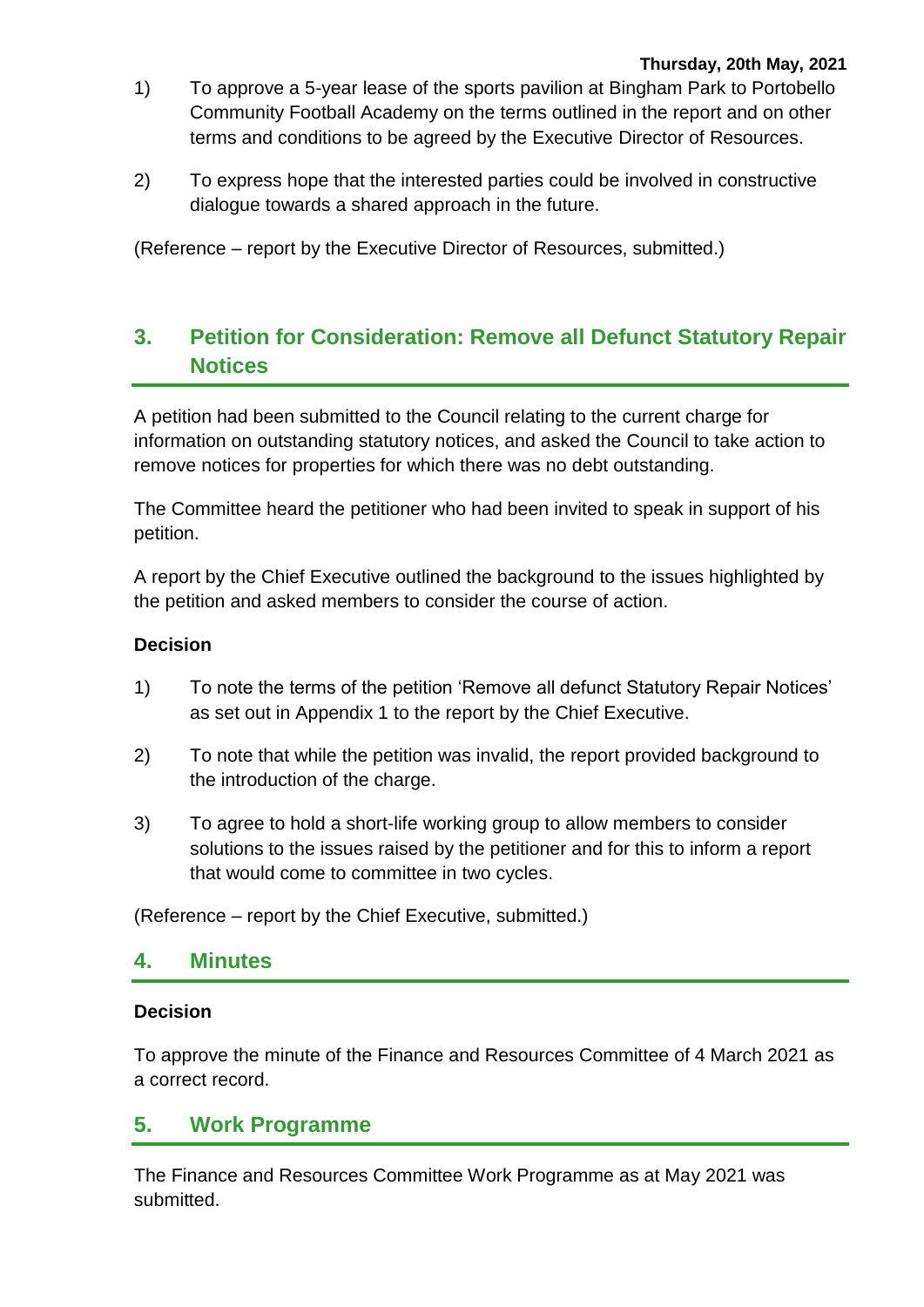To note the Work Programme.

(Reference – Work Programme of 20 May 2021, submitted.)

### **6. Rolling Actions Log**

The Finance and Resources Committee Rolling Actions Log as at May 2021 was submitted.

### **Decision**

- 1) To agree to close the following actions:
	- Action 3 Revenue Budget 2020/21: Progress Update
	- Action 4 Tron Kirk, Edinburgh
	- Action 8 Council Commercial Property Portfolio Update Report
	- Action 13 Workforce Dashboard December 2020
	- Action 14 Health and Safety Performance in 2020
- 2) To otherwise note the remaining outstanding actions.

(Reference – Rolling Actions Log of 20 May 2021, submitted.)

### **7. Business Bulletin**

The Finance and Resources Committee Business Bulletin for May 2021 was submitted.

### **Decision**

To note the Business Bulletin.

(Reference – Business Bulletin, 20 May 2021, submitted.)

### **8. Revenue Budget Framework 2021/26 Update**

An update report presented members with the projected revenue outturn position for 2020/21, as well as a number of proposed changes to financial planning assumptions affecting future years of the budget framework.

Additional revenue funding had been received late in 2020/21 and the report noted the availability of one-off resources of £20.150m to address budget pressures, anticipated shortfalls in savings delivery and other member priorities in 2021/22 and 2022/23. It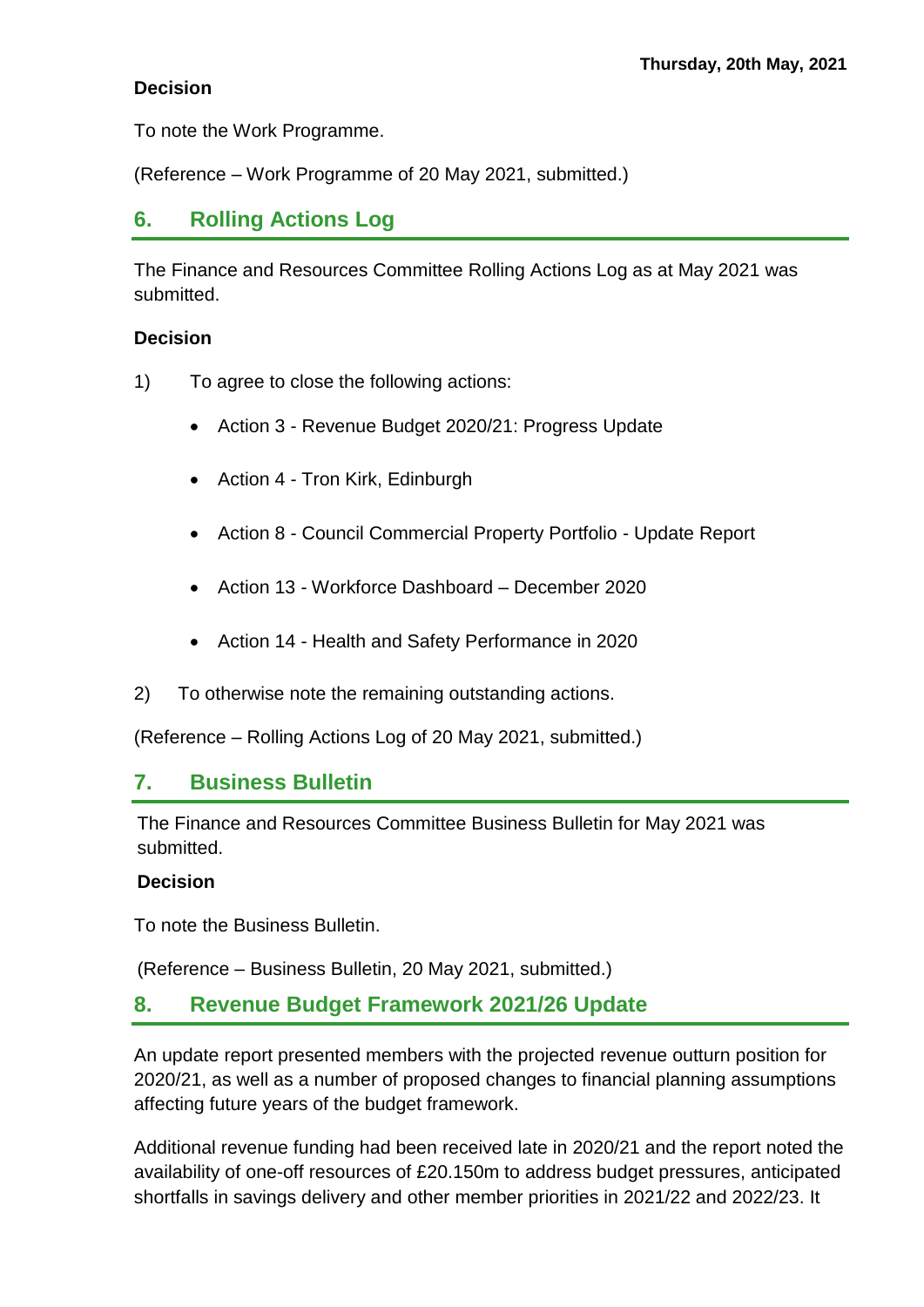was also noted that there remained significant projected funding gaps in future years which would require to be addressed by a sustainable savings plan rooted in the priorities of the Council's Business Plan.

### **Decision**

- 1) To note that a balanced revenue outturn for 2020/21 continued to be forecast.
- 2) To note that, following the receipt of significant additional COVID-related funding late in 2020/21, up to £20.150m was available to address budget pressures, anticipated savings delivery shortfalls and member priorities in 2021/22 and 2022/23.
- 3) To refer, on this basis, the report to Council on 27 May 2021 for decision on funding available.
- 4) To note, nonetheless, that the medium- to longer-term impacts of the pandemic and other key risk factors would continue to be kept under active review.
- 5) To note the more fundamental need to initiate by Autumn 2021 a comprehensive savings programme, rooted in the priorities set out within the Council's Business Plan, to address the estimated revenue funding gap.
- 6) To agree to provide a briefing on the process and outcomes of the two feasibility studies.
- 7) To agree to provide further detail on the £1.2m cost for Prevention and Community Engagement.

(Reference – report by the Executive Director of Resources, submitted.)

# **9. Tron Kirk Update**

An update was provided on the short term lease of the Tron Kirk and the report set out options available to the Council moving forward. It was recommended that the Council entered into an agreement with Scottish Historic Buildings Trust to advance the Council's short and long-term aspirations for the building.

### **Decision**

- 1) To note the current position regarding the previous short-term lease to Old Town Projects Limited (a subsidiary of Edinburgh World Heritage Trust).
- 2) To approve the proposal at Option B of entering into an agreement with Scottish Historic Buildings Trust on the terms set out in Appendix 2 to the report and other such terms to be agreed by the Executive Director of Resources.

(Reference – report by the Executive Director of Resources, submitted.)

### **10. Portobello Town Hall**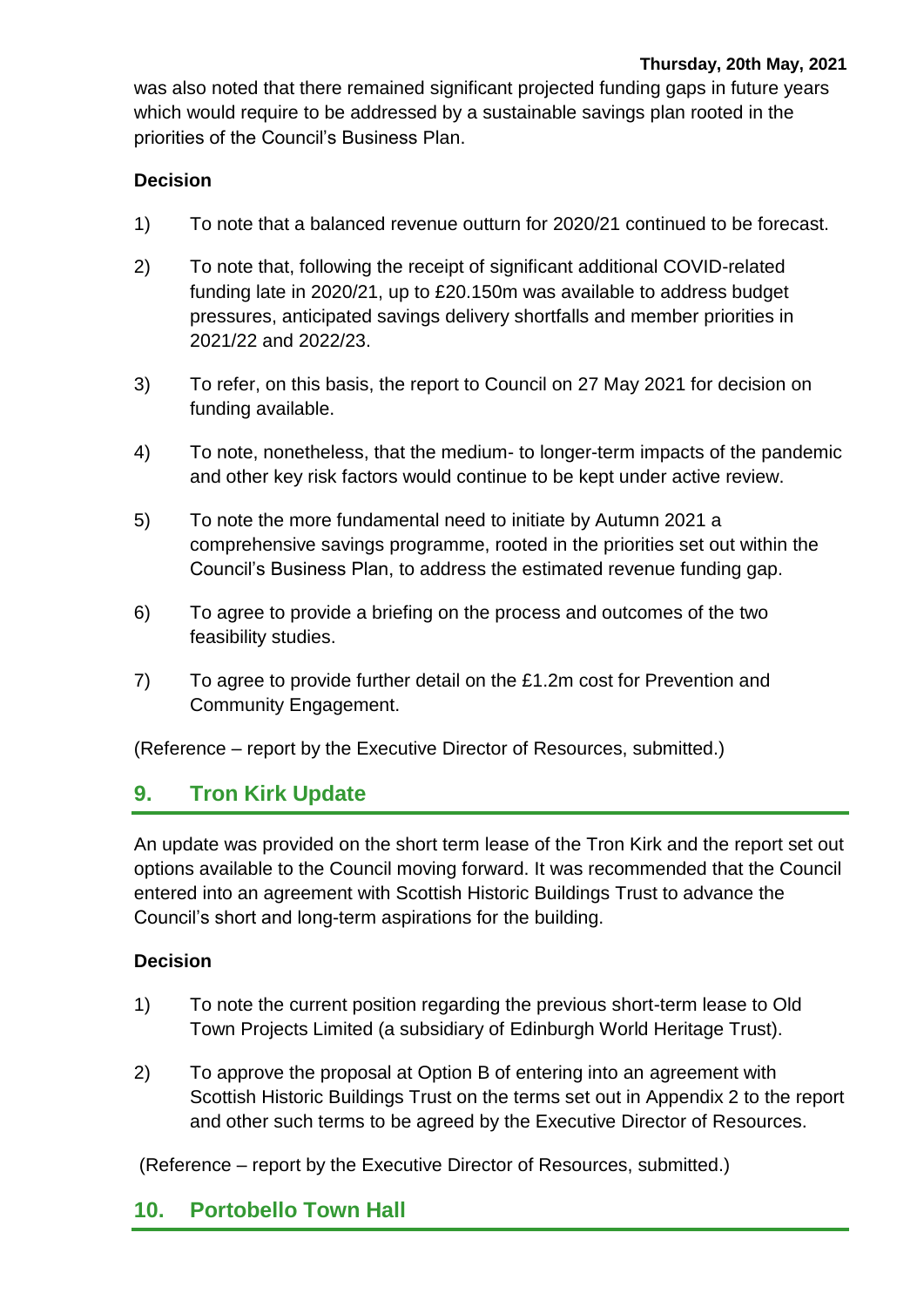Portobello Town Hall had been marketed for lease as a restoration opportunity as it was currently vacant and required significant capital investment due to its condition. A report outlined the bids received and recommended that the Council accepted the proposal by Portobello Central Ltd, a not-for-profit company set up by the local community.

### **Decision**

- 1) To note the bids received for Portobello Town Hall following a marketing exercise.
- 2) To approve the bid, in principle, from Portobello Central Ltd subject to further discussions and engagement with the Council on the 20 Minute Neighbourhood proposals for Portobello.

(Reference – report by the Executive Director of Resources, submitted.)

# **11. 20 West Shore Road, Granton, Edinburgh – Proposed Ground Lease Acquisition and New Lease**

An opportunity had arisen to acquire the interest of the tenant of the property at 20 West Shore Road, for which the Council owned the heritable interest and was subject to a ground lease to November 2104. This would allow the Council to let the property to a tenant in-keeping with the Granton Waterfront regeneration vision.

Approval was sought to acquire the ground lease interest and lease the property to Edinburgh Palette on the terms and conditions outlined in the report.

### **Decision**

- 1) To agree the purchase of the ground lease interest in the property at 20 West Shore Road.
- 2) To approve the use of Prudential Borrowing to fund the purchase.
- 3) To approve a 15-year lease of the property to Edinburgh Palette on the terms outlined in the report and on other terms and conditions to be agreed by the Executive Director of Resources.
- 4) To refer the report to Council for approval.

(Reference – report by the Executive Director of Resources, submitted.)

# **12. Waiver Extension – Building Energy Management System (BEMS)**

A report advised the Committee of an extension to the contract for Building Energy Management System (BEMS) services, which had been awarded through a waiver of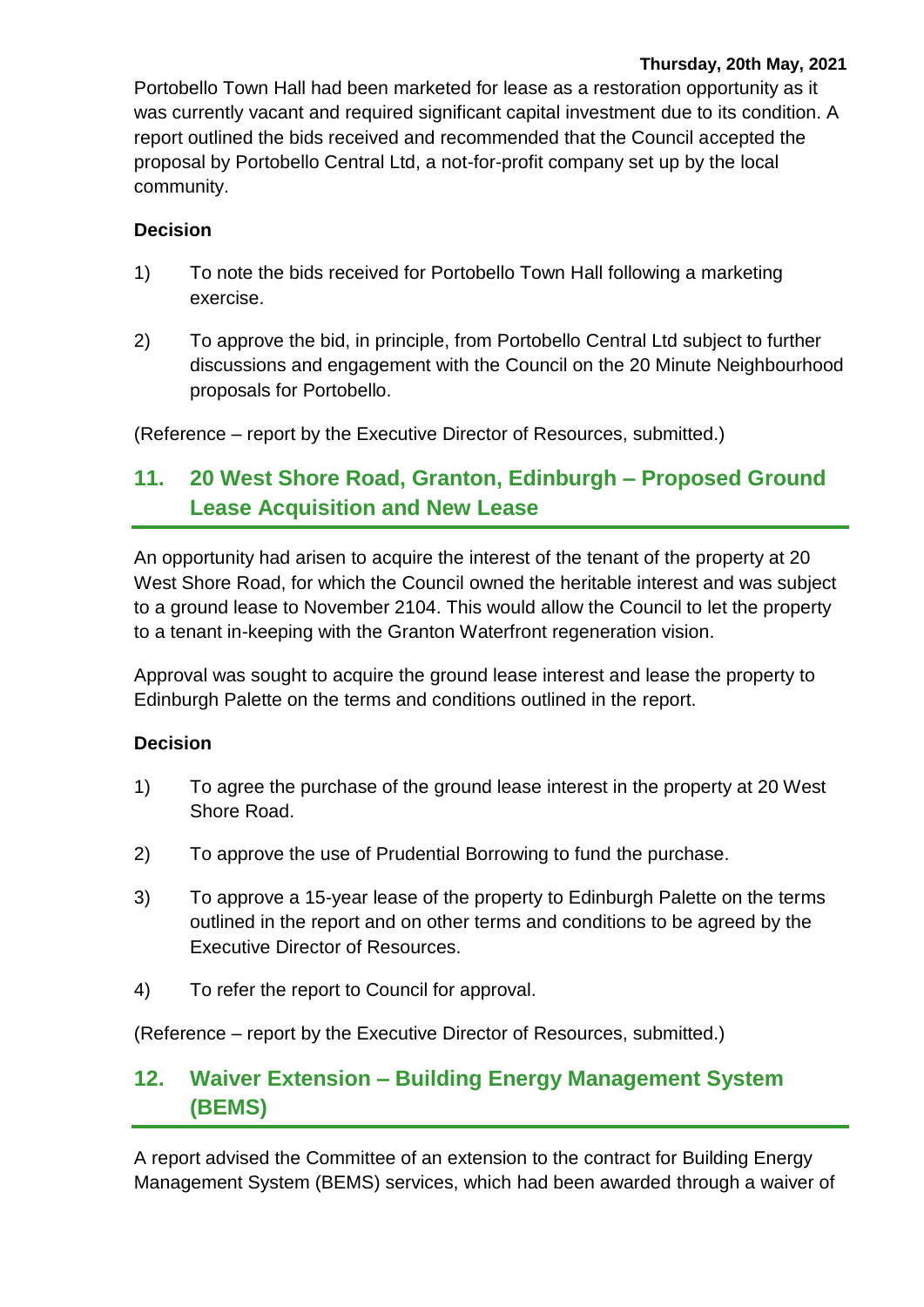the Contract Standing Orders, to run until 30 September 2021, at an estimated value of £250,000.

Approval was also sought for a three month extension to the contract to allow sufficient time for the procurement of a replacement service to be concluded.

#### **Decision**

- 1) To note the contract extension for the BEMS services awarded to TESGL Limited until 30 September 2021, through a waiver of the Contract Standing Orders, at an estimated total cost of £250,000. This contract extension was awarded as an urgent decision in accordance with section 4.1 of the Council's Committee Terms of Reference and Delegated Functions by the Executive Director of Resources, in consultation with the Convener and Vice-Convener of the Finance and Resources Committee.
- 2) To approve a further 3-month extension of the contract from 1 October 2021 until 31 December 2021, at an estimated value of £125,000, to enable sufficient time for the procurement of the replacement service.

(Reference – report by the Executive Director of Resources, submitted.)

# **13. Local Government Pension Scheme – Employer Discretions Policy Statement**

The Council was required by legislation to have an employer discretions policy statement covering the various discretions that are contained in the regulations, as an employer that was a member of the Local Government Pension Scheme. The Statement had been updated and was submitted for approval.

### **Decision**

- 1) To approve the Employer Discretions Policy Statement within the report by the Executive Director of Resources.
- 2) To note the inclusion of Regulation 17(1), TP15(1)(d) and A25(3), Shared Cost Additional Voluntary Contributions.

(Reference – report by the Executive Director of Resources, submitted.)

### **14. Workforce Dashboard**

A summary was provided of workforce metrics for the core and flexible workforce, absence, transformation/redeployment, risk, and performance, for the period of February 2021.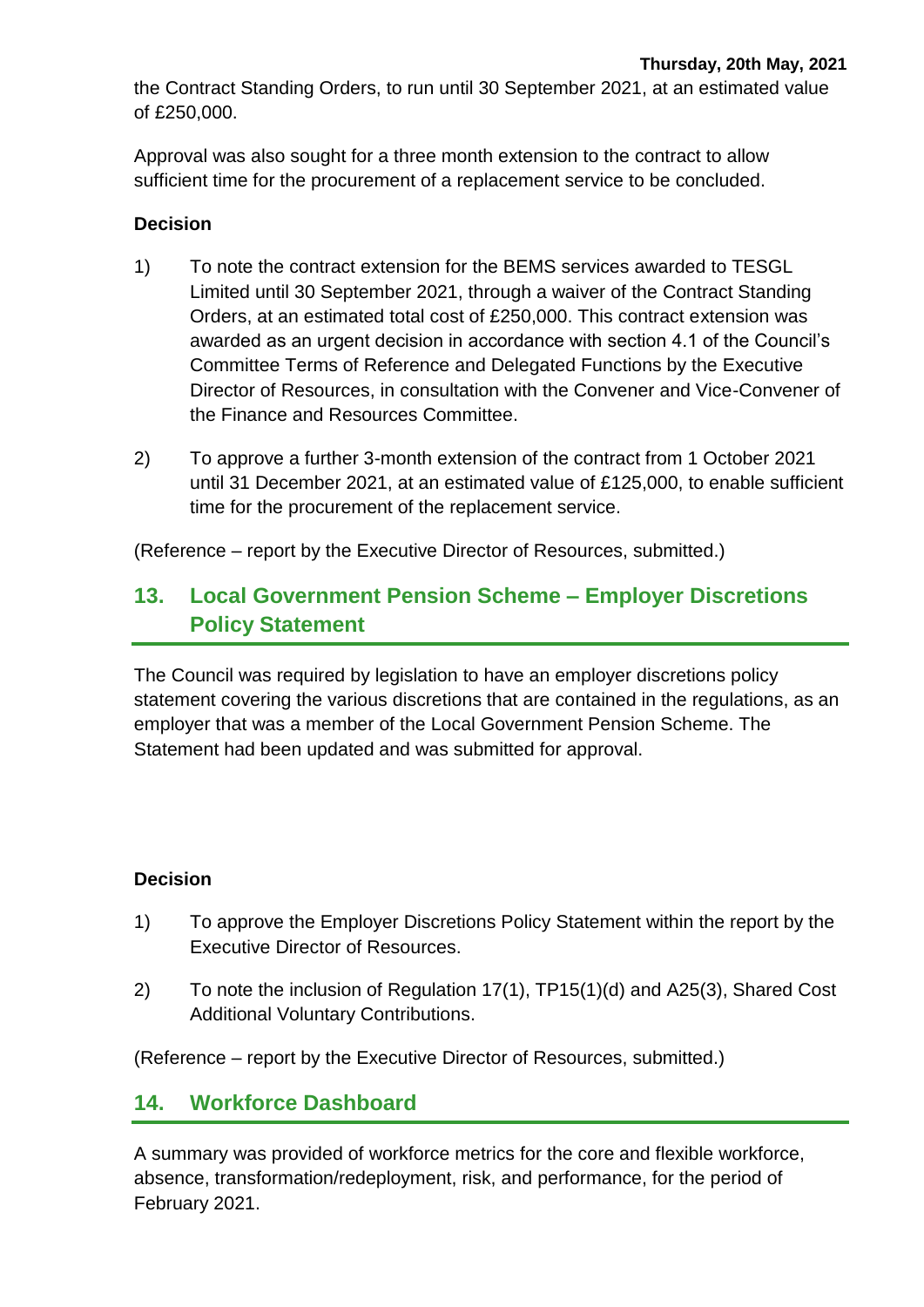To note the workforce information contained in the dashboard.

(Reference – report by the Executive Director of Resources, submitted.)

# **15. Edinburgh Integration Joint Board – Contract Living Wage Uplift**

An update was provided on the Edinburgh Integration Joint Board's (EIJB) implementation of contract uplifts for 2021/22 including proposals relating to the national agreement on Fair Work and the Living Wage in Adult Social Care.

Approval was sought for the uplift of contracts by 2.2% with effect from April 2021, in accordance with the Direction from the EIJB. The report was required to be referred to Council as a shortfall in funding could result in a call on Council resources in 2021/22 and 2022/23.

### **Decision**

- 1) To note the Direction from the EIJB to uplift contracts by 2.2% with effect from April 2021.
- 2) To approve the uplift of contracts in accordance with the Direction from the EIJB.
- 3) To note that the EIJB had reflected an estimated £3.5m cost pressure arising from the 2020/21 national uplift of contracts within the overall 2021/22 EIJB revenue budget gap and that the EIJB Chief Officer and Chief Finance Officer were continuing to liaise with Scottish Government officials to a seek a resolution to address this cost pressure in 2021/22.
- 4) To note that the national agreement was in place for 2021/22 only and that a commitment had been made by the Scottish Government and COSLA to undertake a policy review with the future approach to be fully considered and agreement sought by November 2021.
- 5) To refer the report to Council as any shortfall in funding could result in a call on Council resources of up to £3.5m in 2021/22 and up to £6.6m from 2022/23.

(Reference – report by the Executive Director of Resources, submitted.)

# **16. Contract Award Recommendations Report in Respect of 'Receipt and Composting of Garden Waste'**

Approval was sought to award a contract for 'Receipt and Composting of Garden Waste' to Forth Resource Management Limited, to commence on 1 July 2021 for an initial period of two years, with options to extend for up to two further periods of 12 months each, at a total estimated cost of £2,400,000.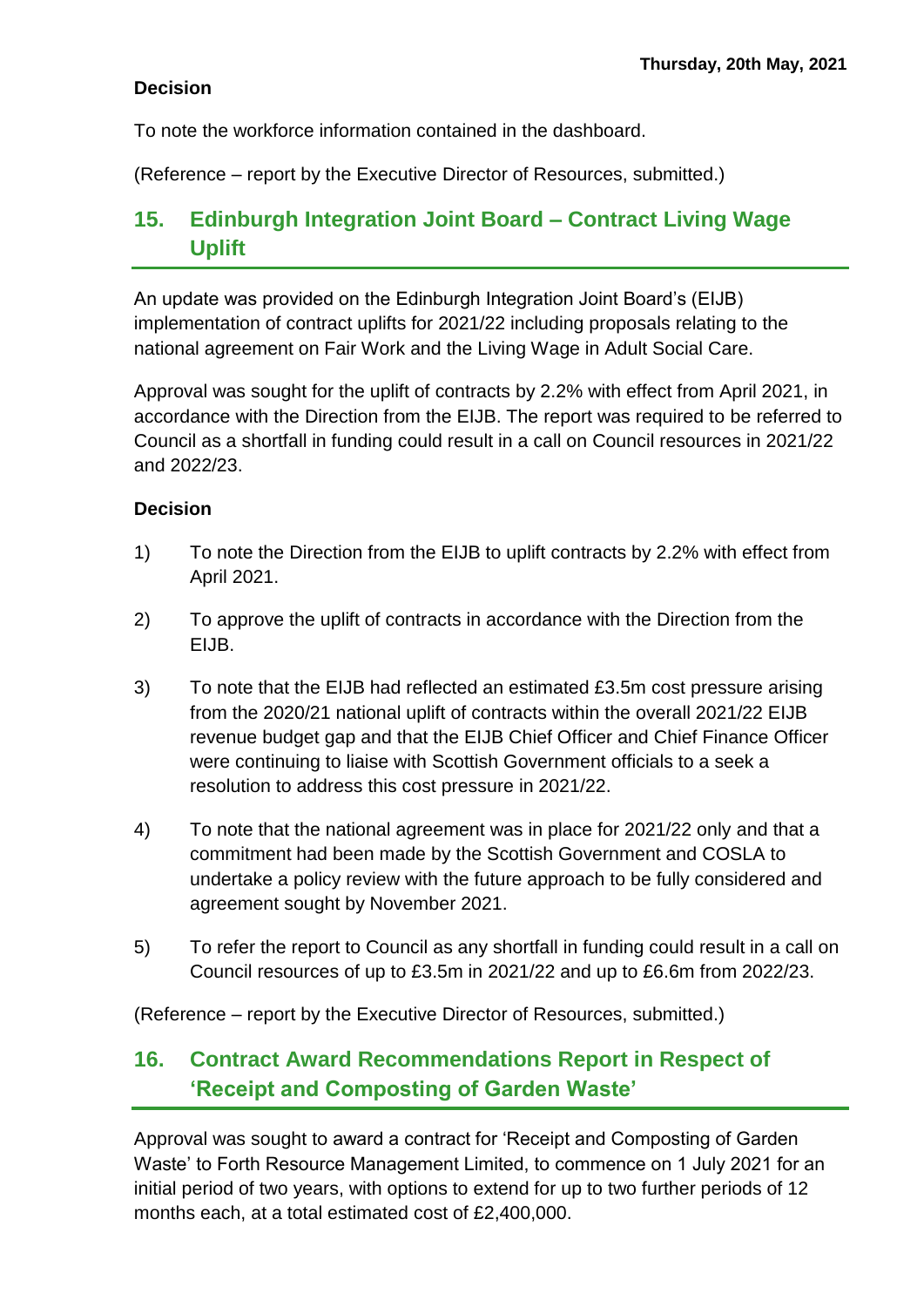- 1) To approve the award of contract to Forth Resource Management Limited in respect of the 'Receipt and Composting of Garden Waste'.
- 2) To approve the commencement of the contract on 1 July 2021 for an initial period of two years, with options to extend for up to two further periods of 12 months each, at a total estimated cost of £2,400,000.

(Reference – report by the Executive Director of Place, submitted.)

### **17. Collection and Reprocessing of Communal Glass**

Approval was sought for an extension to the current waiver to the Contract Standing Orders for the collection and reprocessing of mixed glass from communal glass banks and supermarket glass banks.

#### **Decision**

- 1) To approve a 117-week extension to the current waiver to the Contract Standing Orders (waiver number 2445) with Viridor Waste Management Ltd for the collection and reprocessing of mixed glass from communal glass banks and supermarket glass banks.
- 2) To note the value of the 117-week extension of the current waiver would be in the region of £505,000.
- 3) To note the total value of the waiver including the 117-week extension would be in the region of £745,000.
- 4) To note this would ensure the continuity of service provision until a new contract for collection and reprocessing could be procured.
- 5) To note the potential impact at the commencement (anticipated to be July 2022) of the Deposit Return Scheme on volume of glass collected from households.

(Reference – report by the Executive Director of Place, submitted.)

### **18. Fountainbridge Development Partner Appointment Recommendation**

A report sought approval to award a pre-development contract for the mixed use development on the Fountainbridge site, following the Housing and Economy Committee decision to take forward the development in March 2018.

#### **Motion**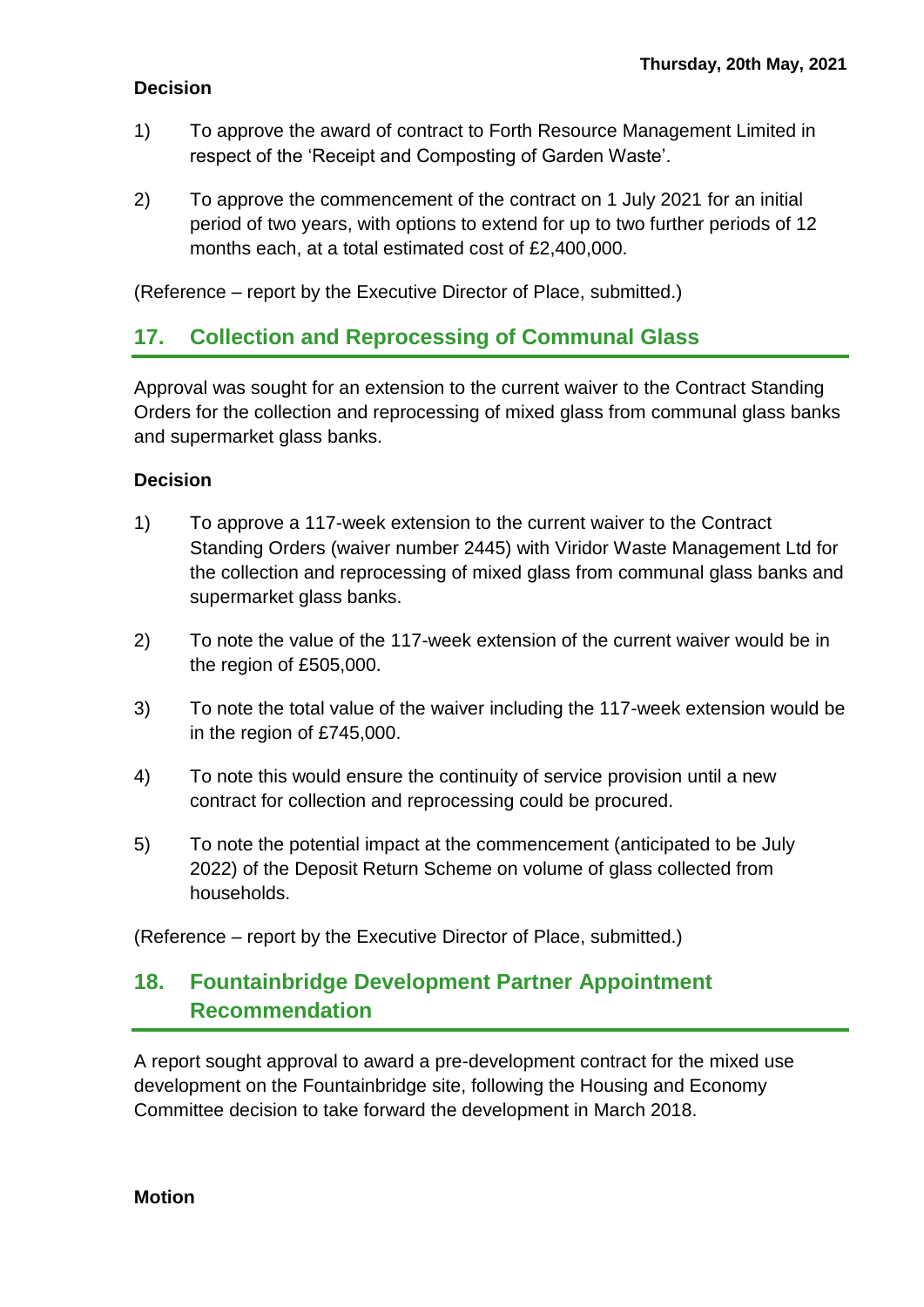- 1) To approve the award of a pre-development contract to Cruden Homes (East) Limited for the development at Fountainbridge, Edinburgh following a procurement process to identify the most economically advantageous tenderer, at a total cost of £1,109,937 for a period of 38 weeks.
- 2) To note that a further report would be brought to Committee following the completion of the pre-development period seeking approval of the final business case and authority to enter into a Development Agreement for delivery of the mixed-use development.
	- moved by Councillor Munn, seconded by Councillor Griffiths

### **Amendment**

- 1) To approve the award of a pre-development contract to Cruden Homes (East) Limited for the development at Fountainbridge, Edinburgh following a procurement process to identify the most economically advantageous tenderer, at a total cost of £1,109,937 for a period of 38 weeks.
- 2) To note that a further report would be brought to Committee following the completion of the pre-development period seeking approval of the final business case and authority to enter into a Development Agreement for delivery of the mixed-use development.
- 3) To note that the site masterplan had been the product of 10 years of pro-active community engagement and the expectation of high levels of continued engagement through both the pre-development and development phases.
- 4) To note the shared ambition by the community for the development to be an exemplar of zero carbon and wider sustainable development; that the economic model offered a range of opportunities for a variety of commercial, social enterprise and community businesses; and that the "Green Plan for Fountainbridge" published in 2019 should inform the approach to public realm development and its future management.
	- moved by Councillor Corbett, seconded by Councillor Booth

In accordance with Standing Order 22.12, the amendment was accepted as an addendum to the motion.

- 1) To approve the award of a pre-development contract to Cruden Homes (East) Limited for the development at Fountainbridge, Edinburgh following a procurement process to identify the most economically advantageous tenderer, at a total cost of £1,109,937 for a period of 38 weeks.
- 2) To note that a further report would be brought to Committee following the completion of the pre-development period seeking approval of the final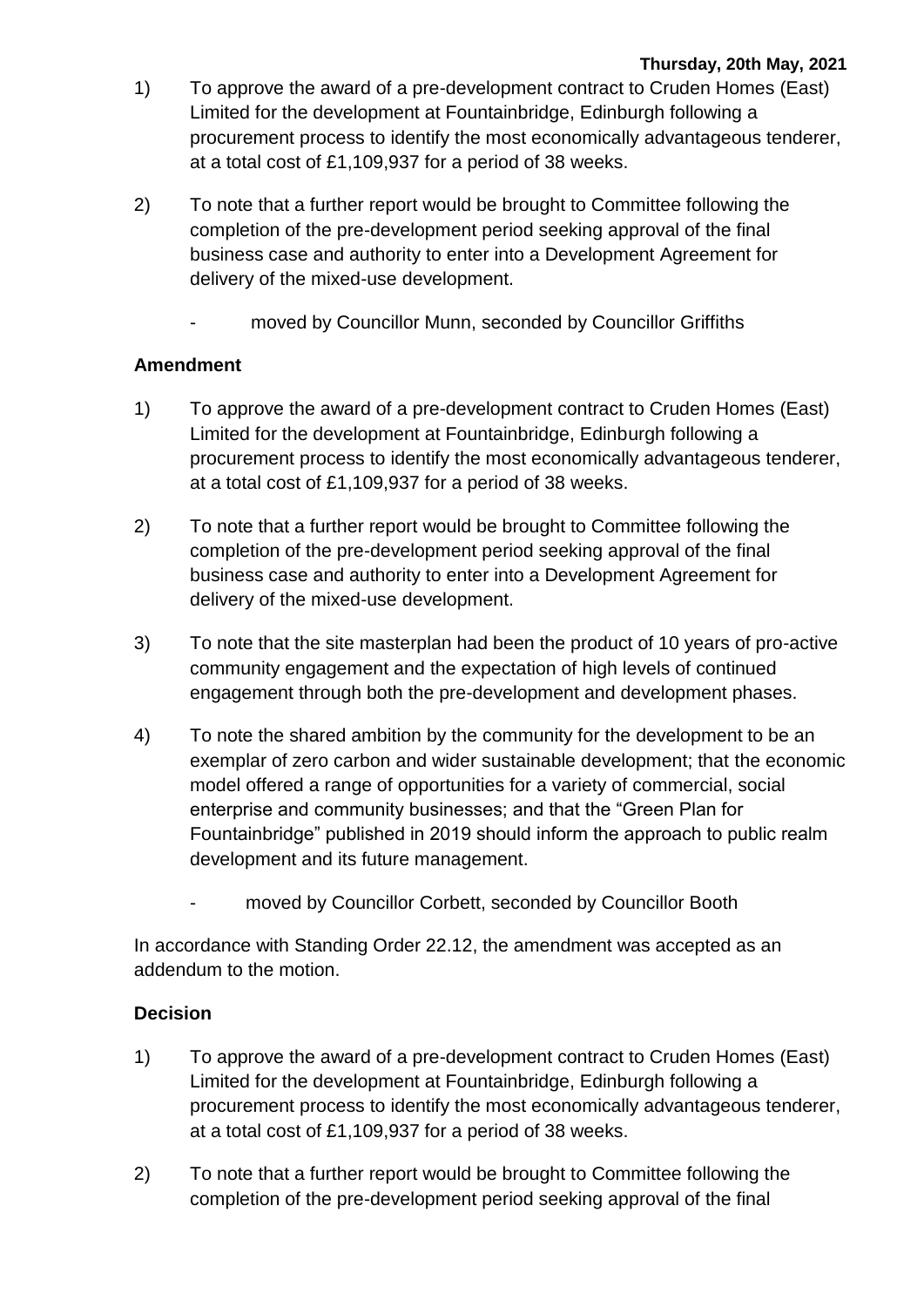business case and authority to enter into a Development Agreement for delivery of the mixed-use development.

- 3) To note that the site masterplan had been the product of 10 years of pro-active community engagement and the expectation of high levels of continued engagement through both the pre-development and development phases.
- 4) To note the shared ambition by the community for the development to be an exemplar of zero carbon and wider sustainable development; that the economic model offered a range of opportunities for a variety of commercial, social enterprise and community businesses; and that the "Green Plan for Fountainbridge" published in 2019 should inform the approach to public realm development and its future management.

(Reference – report by the Executive Director of Place, submitted.)

# **19. Active Travel Investment Programme – Programme Management Office Support**

Approval was sought for the extension of the current waiver via the Council's Contract Standing Orders with Turner and Townsend with support from Anturas Consulting for the continuing provision of Programme Management Office support for the Active Travel Investment Programme.

### **Decision**

- 1) To approve the extension of the current waiver via of the Council's Contract Standing Orders with Turner and Townsend with support from Anturas Consulting, for the continuing provision of Programme Management Office support for the Active Travel Investment Programme.
- 2) To note that this would include project and commercial management for the City Centre West East Link scheme and for the development of prioritised transport actions within the Local Development Plan Action Programme.
- 3) To note that the value of the waiver would be £411,650.

(Reference – report by the Executive Director of Place, submitted.)

### **20. Design Engineering Services for Active Travel Schemes**

Approval was sought for the retention of existing suppliers currently providing design engineering services for 14 active travel projects.

### **Decision**

1) To note that the Council commissioned design engineering suppliers for a number of active travel schemes utilising the Council's previous Professional Services Framework, which had now expired.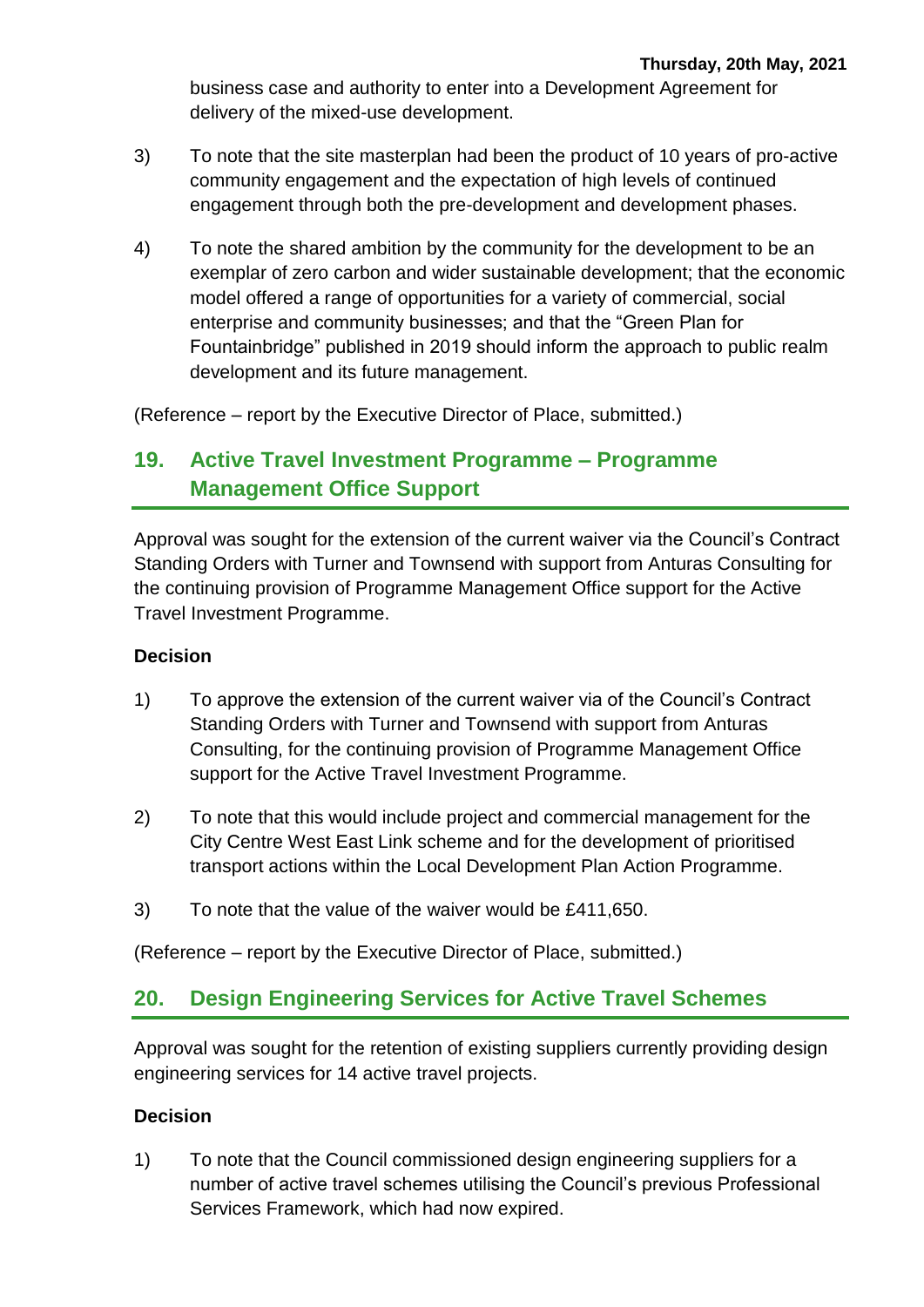- 2) To approve retention of these existing suppliers for the 14 projects listed in the report, via a new direct award commission under the Scotland Excel Framework (or alternative framework in the case of Capita Ltd).
- 3) To note that a new procurement process would be undertaken to appoint new suppliers using the Council's new Professional Services Framework for three further projects which were at an earlier stage in the design lifecycle.

(Reference – report by the Executive Director of Place, submitted.)

# **21. Award of Additional supply of Ticket Vending Equipment – Edinburgh Trams**

A report sought approval to issue an instruction to Edinburgh Trams to procure the renewal of the obsolete Ticket Vending equipment on the Edinburgh tram line and to procure new Ticket Vending equipment for the line to Newhaven by awarding a modification to the existing contract with Flowbird Transport Limited.

The report also noted an extension of the scope of the existing contract through a waiver of the Contract Standing Orders which was approved as an urgent decision.

#### **Decision**

- 1) To approve the issue of an instruction to Edinburgh Trams to renew the obsolete Ticket Vending equipment for current line and purchase of the equipment required for the Newhaven extension through its contract with Flowbird Transport Limited.
- 2) To note the contract extension of the scope of the existing contract to update the ITSO certification awarded to Flowbird Transport Limited, through a waiver of the Contract Standing Orders, at an estimated total cost of £638,000. This contract extension was approved as an urgent decision in accordance with section 4.1 of the Council's Committee Terms of Reference and Delegated Functions by the Executive Director of Place, in consultation with the Convener and Vice-Convener of the Finance and Resources Committee.

(Reference – report by the Executive Director of Place, submitted.)

# **22. Award of Contract: Support for People in Recovery from Drug and/or Alcohol Addiction**

Approval was sought to award a contract to Cyrenians to deliver support for people in recovery from drug and/or alcohol addiction. The service would commence on 1 September 2021 for an initial period of 5 years with the option to extend for a further 3 years, at an estimated total cost of £1.4million.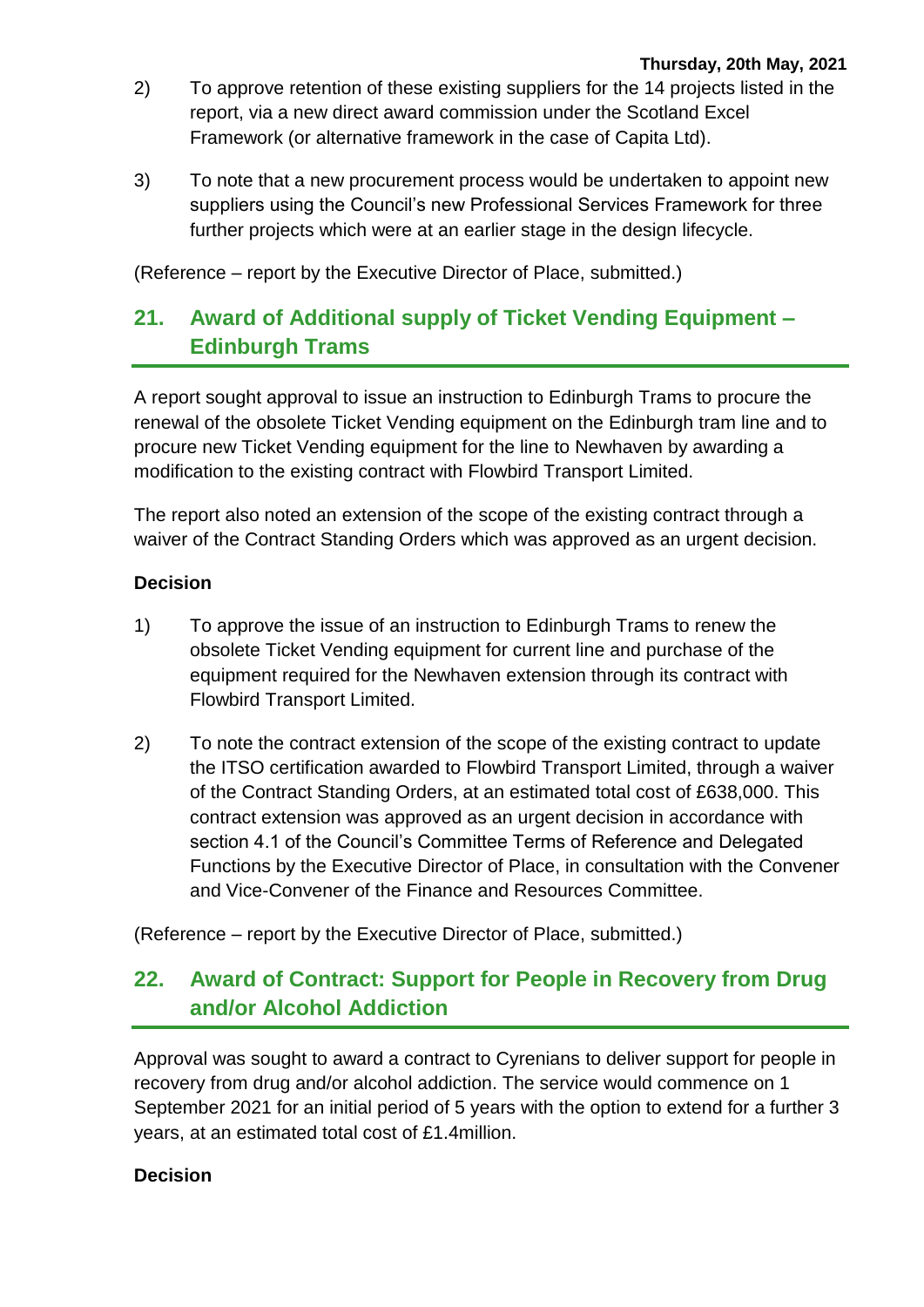- 1) To approve the award of a contract for Support for People in Recovery from Drug and/or Alcohol Addiction to Cyrenians.
- 2) To approve the commencement of the contract on 1 September 2021 for an initial period of 5 years with the option to extend for a further 3 years, with a total estimated value of £1.4million.

(Reference – report by the Chief Officer, Edinburgh Health and Social Care Partnership, submitted.)

# **23. Health and Social Care Contracting Update**

An update was provided on the current Health and Social Care Partnership commissioning activity and how this impacted on contractual arrangements, including the requirement to waive the requirement of Contract Standing Orders to allow contracts to be extended at the expiry of the current contract duration.

### **Decision**

To approve the waiver of Contract Standing Orders to allow the award of contract extensions to the providers for the value and duration as set out in the appendix to the report by the Chief Officer, Edinburgh Health and Social Care Partnership.

(Reference – report by the Chief Officer, Edinburgh Health and Social Care Partnership, submitted.)

# **24. Award of Contract for Edinburgh and Midlothian Offending Recovery and Support Service**

A report informed the Committee of the award of contract for the Edinburgh and Midlothian Offending Recovery and Support which was approved as an urgent decision. Delays in finalising the NHS Health Needs Assessment report to inform the requirement had impacted the timeline for this project.

### **Decision**

- 1) To note the award of the contract for the Edinburgh and Midlothian Offending Recovery and Support Service to Change Grow Live by the Head of Safer and Stronger Communities in consultation with the Convener and Vice-Convener of the Committee under urgency provisions set out in paragraph 4.1 of the Committee Terms of Reference and Delegated Functions.
- 2) To note the period of contract was from 26 April 2021 to 25 April 2024 with the option to extend annually for a further two years. The estimated value of the contract was £2,076,835 (inclusive of extension options).

(Reference – report by the Head of Safer and Stronger Communities, submitted.)

### **25. Renewal of NHS Lothian Service Level Agreements**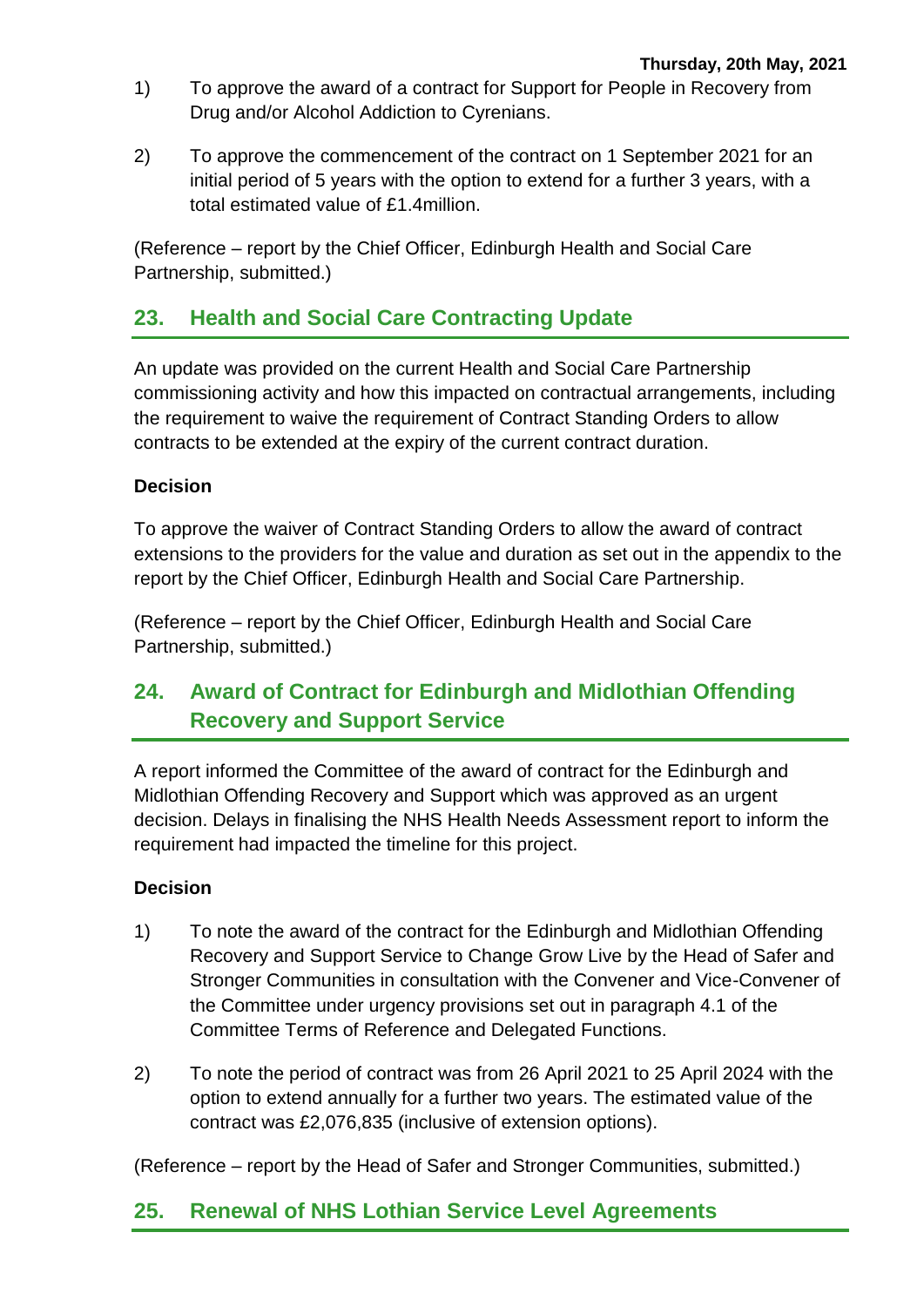Approval was sought to award Service Level Agreement contracts to NHS Lothian, and for the extension of current arrangements as set out in the appendices to the report.

### **Decision**

- 1) To note the action taken by the Finance and Resources Committee on 5 March 2020 and by the Policy and Sustainability Committee on 25 June 2020 to extend the funding to NHS Lothian for twelve months. The request was submitted to ensure the continuity of the service for the financial year 20/21.
- 2) To approve the award of Service Level Agreement contracts to NHS Lothian for 24 months to the value of £1,912,605 listed at Appendix 1 to the report.
- 3) To approve the extension of the current arrangements with NHS Lothian for 12 months, to the value of £380,335, listed at Appendix 2 to the report.

(Reference – report by the Head of Safer and Stronger Communities, submitted.)

### **26. Early Years and Rising Rolls Programme Approvals**

A report was presented on the Early Years and Rising Rolls Programme and sought approval to delegate authority to the Chief Executive, in consultation with the Finance and Resources Committee Convener and Vice-Convener to authorise the approval of spend once tender processes had been completed. This action sought to mitigate any further delays in the delivery of the programme and assist the Council in meeting its commitments in respect of making early years provision more flexible.

- 1) To approve that delegated authority be granted to the Chief Executive, in consultation with the Convener and Vice-Convener of the Committee to:
	- I. Award a contract to Robertson Construction Group Limited to a value of no more than £13.5m to allow the completion of Craigentinny, Granton, Nether Currie, St John Vianney RC and St Mark's RC primary school nursery buildings.
	- II. Award a contract to the winning tenderer to a value of no more than £2.7m to allow the construction of the Community Hub at Ratho.
	- III. Award a contract to the winning tenderer to a value of no more than £2.4m to allow the construction of an extension of the nursery at Carrick Knowe Primary School.
	- IV. Award a contract to the winning tenderer to a value of no more than £2.5m to allow the construction of an extension of the nursery at Spinney Lane Nursery School.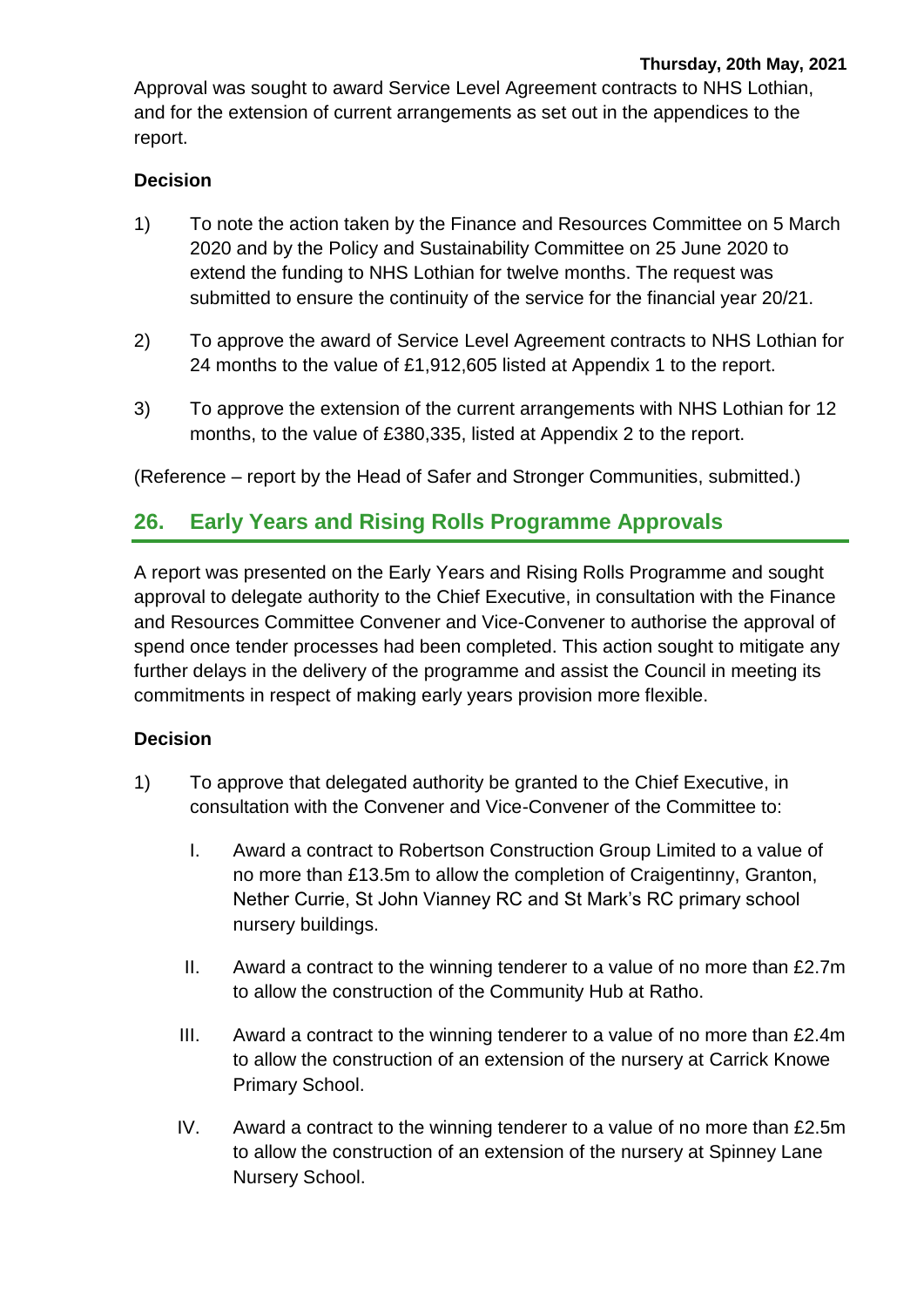V. Award a contract to the winning tenderer to a value of no more than £2.8m to allow construction of a new classroom building at Sciennes Primary School.

(Reference – report by the Chief Executive, submitted.)

# **27. Learning Estate Projects Procurement Update**

An update was provided on projects where construction had recently commenced following Committee approval in December 2020 to award contracts under delegated authority, and on projects which had been progressing through the design phase during the pandemic.

The Committee was asked to agree necessary next steps to proceed with construction.

- 1) To note the update on the new primary schools being delivered in line with the growth of the city attributable to major housing development in the Local Development Plan and that further reports would be submitted to Committee for consideration before main construction contracts were awarded.
- 2) To approve the appointment of Faithful & Gould Limited for full design services for the replacement Currie High School project, with an estimated value of £3.6m, noting this project would now progress into RIBA Stage 4 including progression of an exercise to appoint a contractor for preconstruction services and also noting that a further report would be submitted to Committee for consideration before the main construction contract was awarded.
- 3) To approve the appointment of Arcadis LLP for full design services for the replacement Liberton High School project, with an estimated maximum value of £5.3m, noting this project would progress through RIBA stages 3 and 4 including progression of an exercise to appoint a contractor for preconstruction services and also noting that a further report would be submitted to Committee for consideration before the main construction contract was awarded.
- 4) To note the update on the design process for Wester Hailes Education Centre phase 2 and that a further report on the next stages would be provided to Committee later this year once a review of the procurement options had been completed.
- 5) To approve the procurement route outlined in the report for progression of the Trinity Phase 2 project utilising multidisciplinary design lot 11 of the Council's new Professional Services Framework for the direct appointment of Faithful & Gould Ltd for full design services with an estimated value of £3.3m.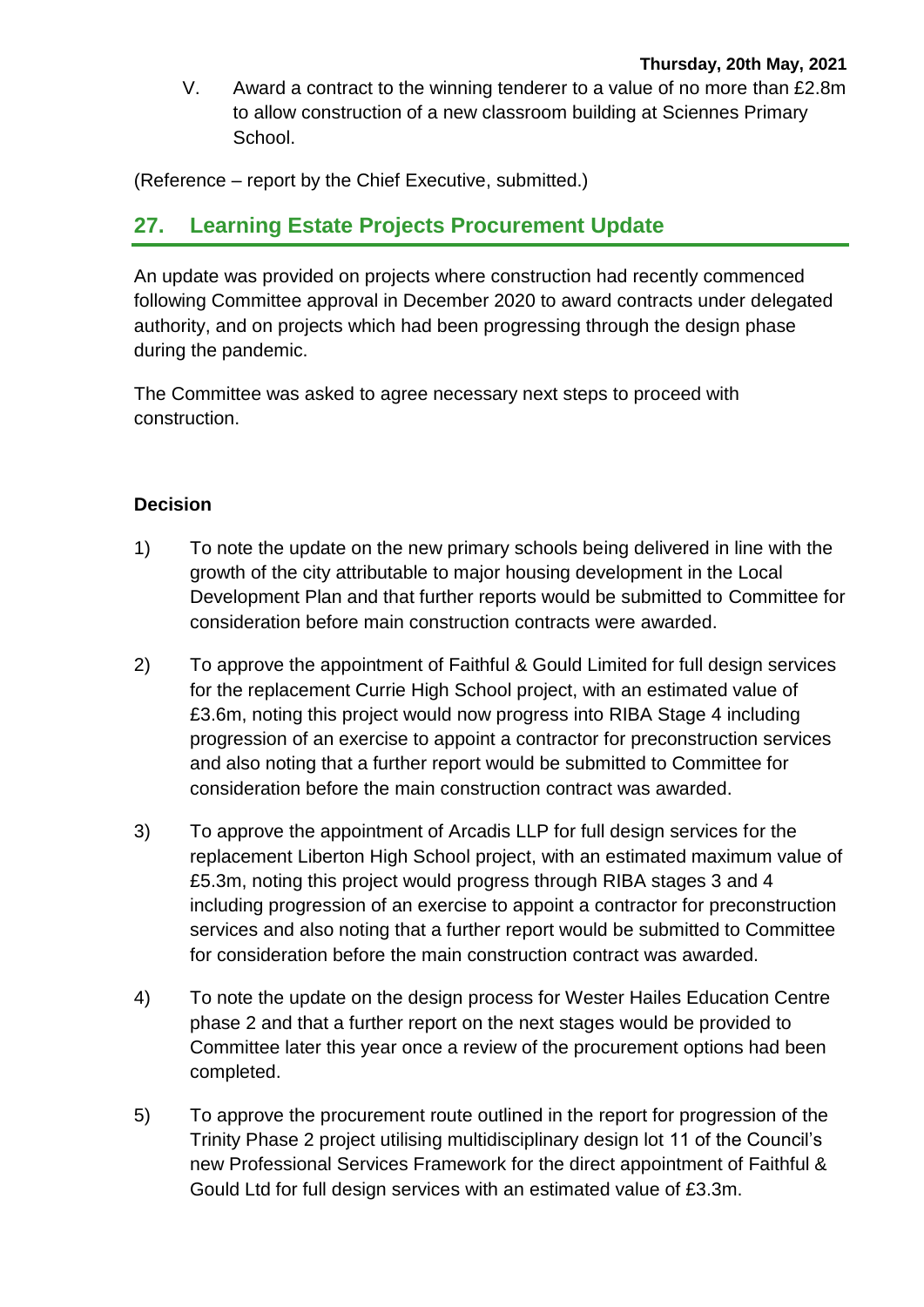(Reference – report by the Chief Executive, submitted.)

# **28. Upper Floors, 137 Dundee Street, Edinburgh – Proposed New Lease**

A report requested Committee consideration of NHS Lothian's request for a new 3 year concessionary lease on the terms and conditions outlined in the report for the upper floors at 137 Dundee Street, Edinburgh.

#### **Decision**

To agree to grant a 3-year concessionary lease to NHS Lothian of the first, second and mezzanine floors above Fountainbridge Library, 137 Dundee Street, Edinburgh on the terms outlined in the report and on other terms and conditions to be agreed by the Executive Director of Resources.

(Reference – report by the Executive Director of Resources, submitted.)

### **29. Lauriston Farm, Edinburgh – Proposed Lease**

Approval was sought to lease land at Lauriston Farm, Edinburgh to Edinburgh Agroecology Co-op CIC on the terms and conditions outlined in the report.

### **Decision**

To approve a 25-year lease of the land at Lauriston Farm to Edinburgh Agroecology Co-op CIC on the terms outlined in the report and on other terms and conditions to be agreed by the Executive Director of Resources.

(Reference – report by the Executive Director of Resources, submitted.)

# **30. Land at 80 Niddrie Mains Road, Craigmillar – Proposed Acquisition**

Approval was sought to acquire land at 80 Niddrie Mains Road, adjacent to the Council owned building formerly used as the East Local Office, to assist with the redevelopment of the wider site for a mix of affordable housing and ground floor commercial uses in line with wider regeneration objectives.

#### **Decision**

To approve the purchase of the land at 80 Niddrie Mains Road, Craigmillar on the terms outlined in the report and on other terms and conditions to be agreed by the Executive Director of Resources.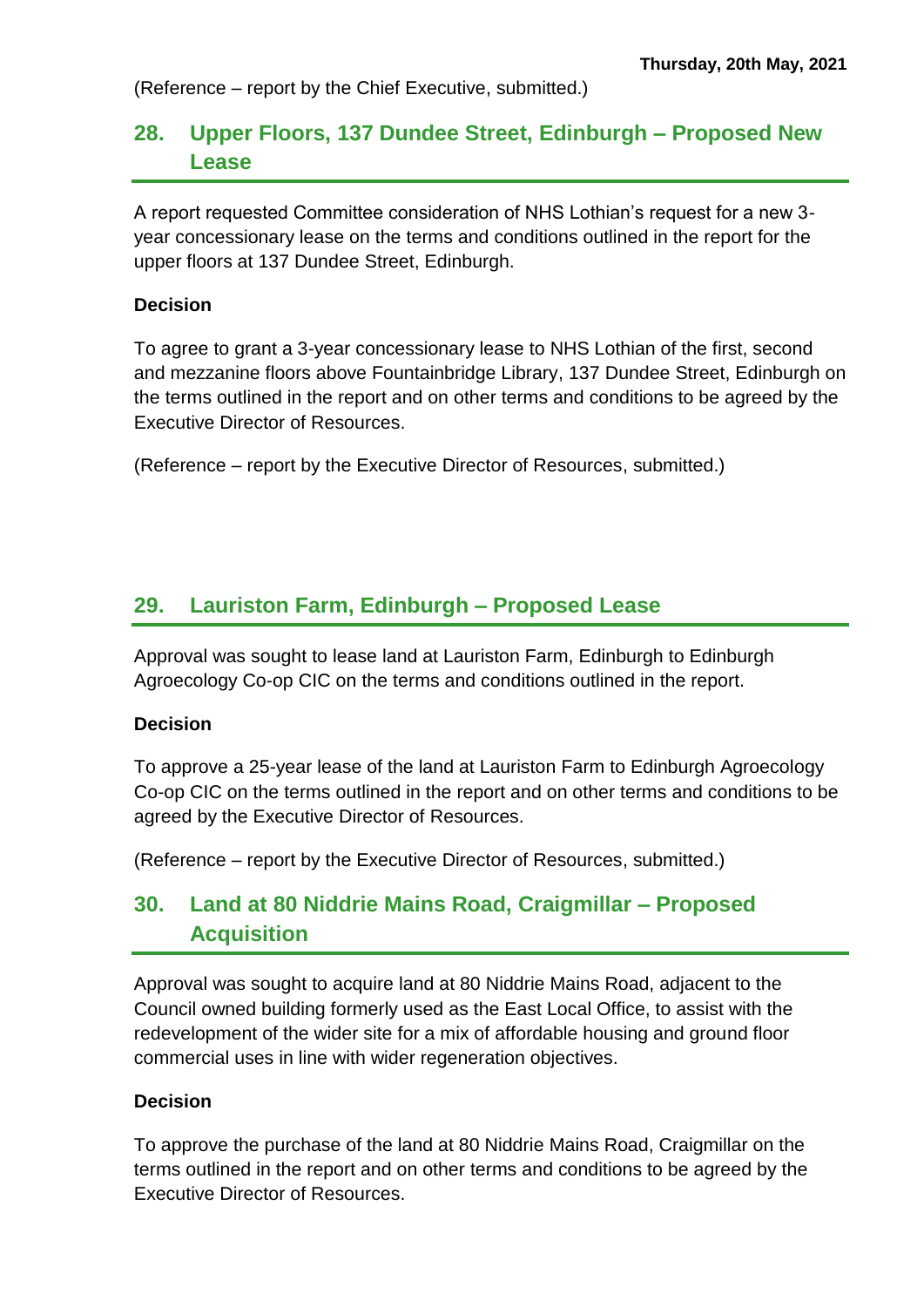(Reference – report by the Executive Director of Resources, submitted.)

# **31. Land at 50 Marine Drive, Cramond – Proposed Sale and New Lease**

Approval was sought to grant a new 20-year ground lease of land surrounding the premises at 50 Marine Drive, Cramond, as well as the sale of the small patio area and walkway around the property, immediately adjacent, on the terms and conditions outlined in the report.

#### **Decision**

To approve the sale of a small area of land along with a new ground lease at 50 Marine Drive, Cramond to Boardwalk Beach Club Ltd, on the terms outlined in the report and on other terms and conditions to be agreed by the Executive Director of Resources.

(Reference – report by the Executive Director of Resources, submitted.)

### **32. 49 North Fort Street, Edinburgh – Proposed New Lease**

Approval was sought for a 10-year lease of premises at 49 North Fort Street on the terms and conditions outlined in the report.

### **Decision**

To approve a 10-year to lease to Sodexo Limited of premises at 49 North Fort Street, Leith, Edinburgh on the terms outlined in the report and on other terms and conditions to be agreed by the Executive Director of Resources.

(Reference – report by the Executive Director of Resources, submitted.)

# **33. Kingsknowe Park Pavilion and Football Pitches, 25 Dovecot Road, Edinburgh – Proposed New Lease**

Approval was sought to grant a new 25-year lease of the Kingsknowe Park Pavilion and football pitches at Dovecot Road which had been occupied by Currie Star Football Club since 1997.

### **Decision**

To approve a new 25-year lease of the clubhouse and grounds, Kingsknowe Park Pavilion and Football Park, Dovecot Road, Edinburgh to Currie Star Football Club on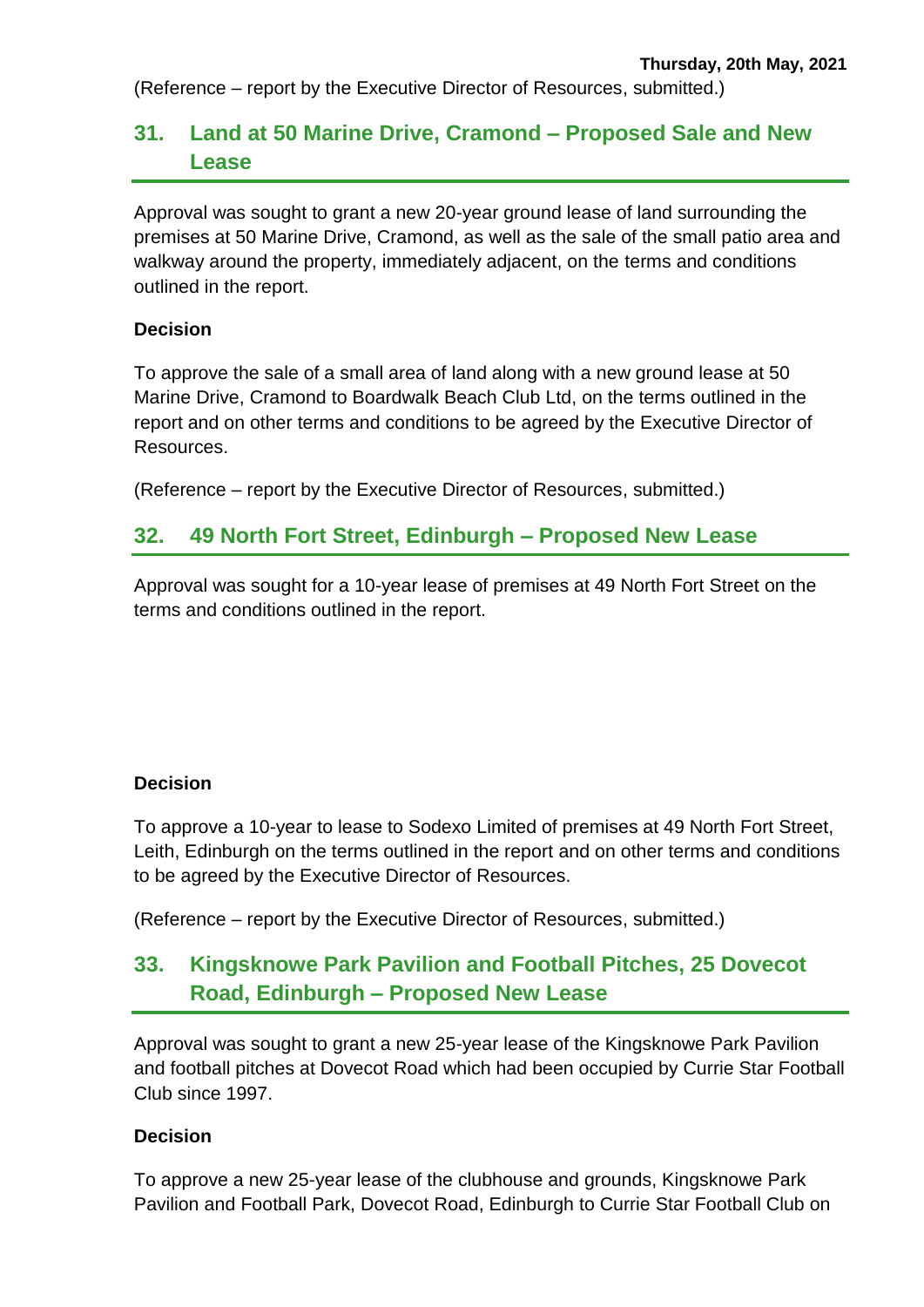the terms outlined in the report and on other terms and conditions to be agreed by the Executive Director of Resources.

(Reference – report by the Executive Director of Resources, submitted.)

### **34. 23 Union Street, Edinburgh – Proposed New Lease**

A report sought approval to grant a new lease to Santu Coffee, on the terms and conditions outlined in the report, following their selection as the preferred bidder for the property.

### **Decision**

To approve a new 10-year lease to Santu Coffee at 23 Union Street, Edinburgh, on the terms outlined in the report and on other terms and conditions to be agreed by the Executive Director of Resources.

(Reference – report by the Executive Director of Resources, submitted.)

### **35. 137 Lauriston Place, Edinburgh – Proposed Lease Extension**

Approval was sought for a 20 year lease extension for premises at 137 Lauriston Place, as requested by the tenant.

#### **Decision**

To approve a 20-year lease extension to Dragon Fly Edinburgh Limited of the premises at 137 Lauriston Place, Edinburgh on the terms and conditions outlined in the report and on other terms and conditions to be agreed by the Executive Director of Resources.

(Reference – report by the Executive Director of Resources, submitted.)

# **36. 328 and 330 West Granton Road, Granton – Proposed Acquisition**

An opportunity had arisen for the Council to acquire vacant retail units to consolidate the Council's ownership and assist with the wider Granton regeneration. Approval was sought to purchase the units at 328 and 330 West Granton Road.

#### **Decision**

To approve the purchase of the retail units at 328 and 330 West Granton on the terms outlined in the report and on other terms and conditions to be agreed by the Executive Director of Resources.

(Reference – report by the Executive Director of Resources, submitted.)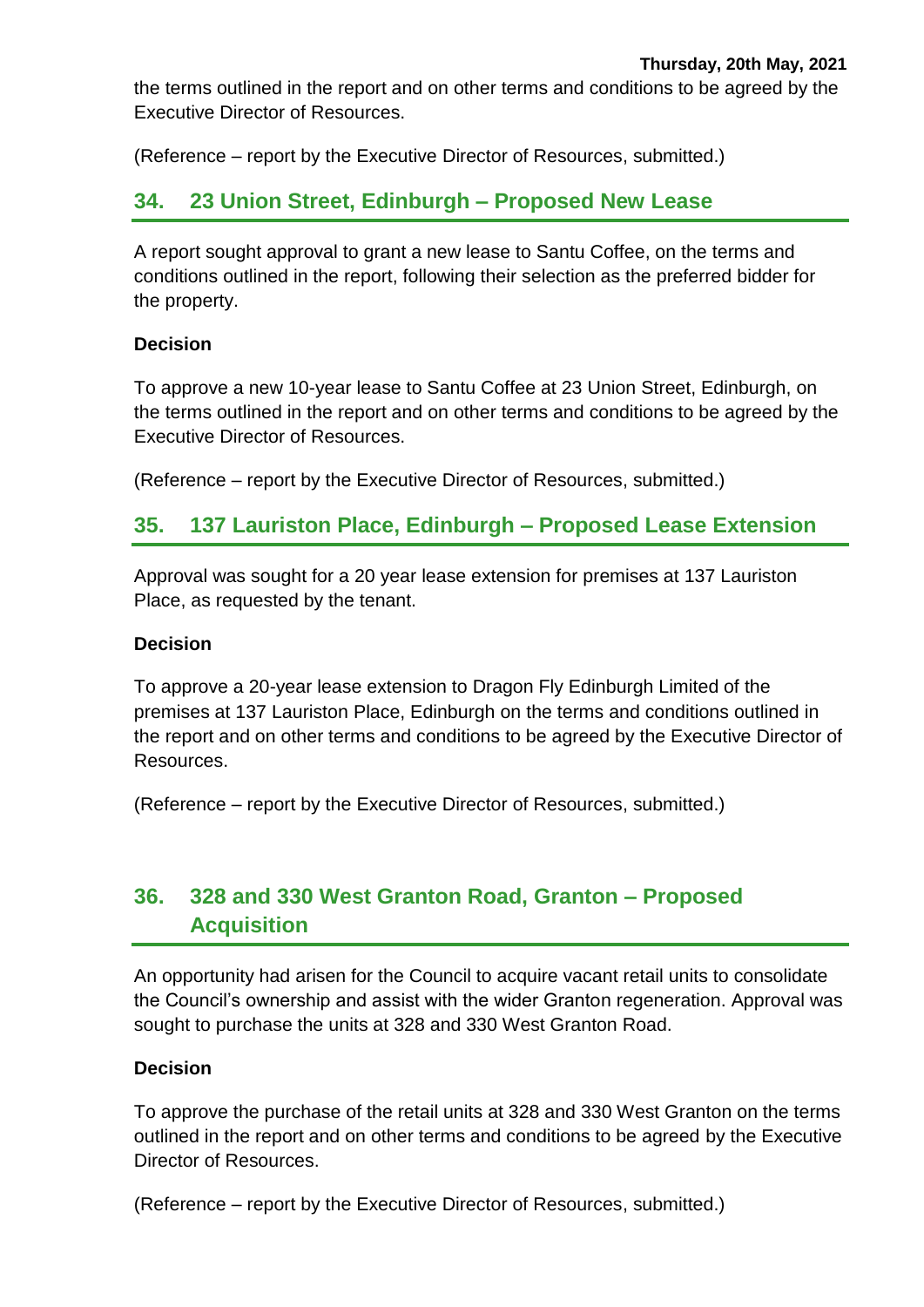# **37. Internal Audit: Overdue Findings and Key Performance Indicators as at 10 February 2021 – referral from the Governance, Risk and Best Value Committee**

The Governance, Risk and Best Value Committee had referred a report to the Finance and Resources Committee on the internal audit overdue findings and key performance indicators for information.

### **Decision**

To note the report.

(Reference – referral from the Governance, Risk and Best Value Committee, submitted.)

# **38. Commercial Property Portfolio - Update**

The Committee, in terms of Section 50(A)(4) of the Local Government (Scotland) Act 1973, excluded the public from the meeting during consideration of the following item of business for the reason that it involved the likely disclosure of exempt information as defined in Paragraph 9 Part 1 of Schedule 7(A) of the Act.

An update was provided on the implementation of assistance to Council tenants occupying commercial properties during the Covid-19 pandemic.

### **Decision**

As detailed in the Confidential Schedule, signed by the Convener with reference to this minute.

(Reference – report by the Executive Director of Resources, submitted.)

# **39. Leith Links Lease Restructure Update**

The Committee, in terms of Section 50(A)(4) of the Local Government (Scotland) Act 1973, excluded the public from the meeting during consideration of the following item of business for the reason that it involved the likely disclosure of exempt information as defined in Paragraph 12 Part 1 of Schedule 7(A) of the Act.

The Committee considered a report on whether to proceed with the final stage of a lease restructure at Leith Links.

### **Decision**

1) To agree to proceed with the final stage of the lease restructures at Leith Links involving Leith Community Crops in Pots and Leith Athletic.